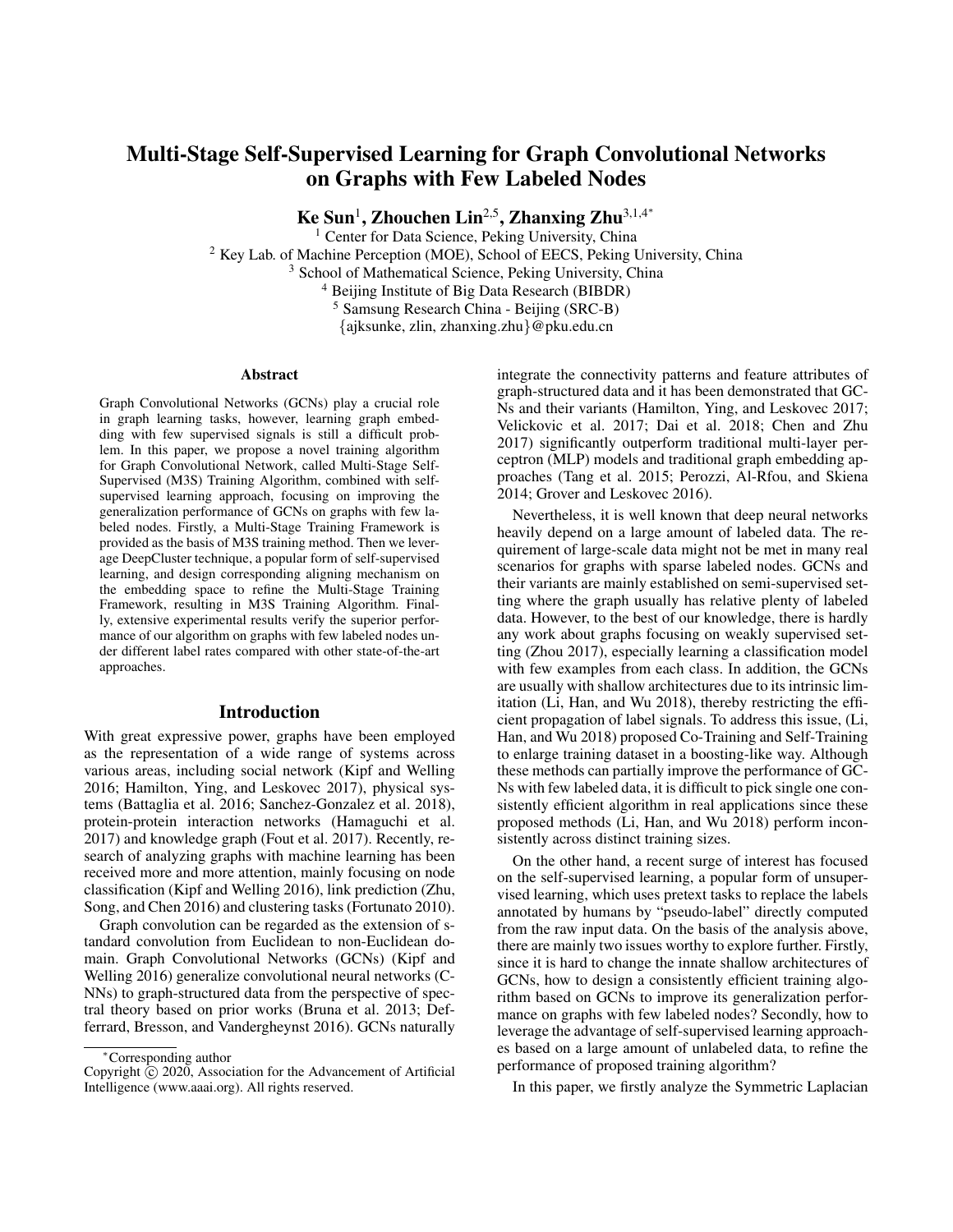Smoothing (Li, Han, and Wu 2018) of GCNs and show that this intrinsic property determines the shallow architectures of GCNs, thus restricting its generalization performance on only few labeled data due to the inefficient propagation of label information. Then we show the layer effect of GC-Ns on graph with few labeled nodes: to maintain the best generalization, it requires more layers for GCNs with fewer labeled data in order to propagate the weak label signals more broadly. Further, to overcome the inefficient propagation of label information with few labels for shallow architectures of GCNs, we firstly propose a more general training algorithm of GCNs based on Self-Training (Li, Han, and Wu 2018), called *Multi-Stage Training Framework*. Furthermore, we apply DeepCluster (Caron et al. 2018), a popular method of self-supervised learning, on the graph embedding process of GCNs and design a novel aligning mechanism on clusters to construct pseudo-labels in classification for each unlabeled data in the embedding space. Next we incorporate DeepCluster approach and the aligning mechanism into the Multi-Stage Training Framework in an elegant way and formally propose *Multi-Stage Self-Supervised (M3S) Training Algorithm*. Extensive experiments demonstrate that our M3S approach are superior to other state-of-the-art approaches across all the considered graph learning tasks with limited number of labeled nodes. In summary, the contributions of the paper are listed below:

- We first probe the existence of Layer Effect of GCNs on graphs with few labeled nodes, revealing that GCNs requires more layers to maintain the performance with lower label rate.
- We propose an efficient training algorithm, called M3S, combining the Multi-Stage Training Framework and DeepCluster approach. It exhibits state-of-the-art performance on graphs with low label rates.
- Our M3S Training Algorithm in fact can provide a more general framework that leverages self-supervised learning approaches to improve multi-stage training framework to design efficient algorithms on learning tasks with only few labeled data.

## Our Approach

Before introducing our M3S training algorithm, we will firstly elaborate the issue of inefficient propagation of information from limited labeled data due to the essence of symmetric laplacian smoothing of GCNs, which forms the motivation of our work. Then a multi-stage training framework and DeepCluster approach are proposed, respectively, composing the basic components of our M3S algorithm. Finally, we will formally provide multi-stage self-supervised (M3S) training algorithm in detail, a novel and efficient training method of GCNs focusing on graphs with few labeled nodes.

# Symmetric Laplacian Smoothing of Graph Convolutional Networks

In the GCNs model (Kipf and Welling 2016) of semisupervised classification, the graph embedding  $Z$  of nodes with two convolutional layers is formulated as:

$$
Z = \text{softmax}(\hat{A} \text{ReLU}(\hat{A}XW^{(0)})W^{(1)}), \quad (1)
$$

where  $\hat{A} = \tilde{D}^{-\frac{1}{2}} \tilde{A} \tilde{D}^{-\frac{1}{2}}, \tilde{A} = A + I$  and  $\tilde{D}$  is the degree matrix of  $\tilde{A}$ . X and A denote the feature and the adjacent matrix, respectively.  $W^{(0)}$  is the input-to-hidden weight matrix and  $W^{(1)}$  is the hidden-to-output weight matrix.

Related work (Li, Han, and Wu 2018) pointed out the reason why the GCNs work lies in the Symmetric Laplacian Smoothing of this spectral convolutional type, which is the key for the huge performance gain. We simplify it as follows:

$$
\mathbf{z}_{i} = \sum_{j} \frac{\tilde{a}_{ij}}{\sqrt{\tilde{d}_{i}} \sqrt{\tilde{d}_{j}}} \mathbf{x}_{j} \quad \text{(for } 1 \leq i \leq n), \tag{2}
$$

where *n* is the size of nodes and  $z_i$  is the first-layer embedding of node  $i$  from input features  $x$ . Its corresponding matrix formulation is as follows:

$$
Z = \tilde{D}^{-\frac{1}{2}} \tilde{A} \tilde{D}^{-\frac{1}{2}} X,\tag{3}
$$

where  $Z$  is the one-layer embedding matrix of feature matrix  $X$ . In addition, (Li, Han, and Wu 2018) showed that by repeatedly applying Laplacian smoothing many times, the embedding of vertices will finally converge to the proportional to the square root of the vertex degree, thus restricting the enlargement of convolutional layers.

In this case, a shallow GCN cannot sufficiently propagate the label information to the entire graph with only a few labels, yielding the unsatisfying performance of GCNs on graphs with few labeled nodes. To tackle this deficit of GCNs, we propose an effective training algorithm based on GCNs especially focusing on graphs with only a small number of labels, dispensing with the inconsistent performance of four algorithms proposed in (Li, Han, and Wu 2018).

On the other hand, as shown in Figure 2, the requirement of number of graph convolutional layers for the best performance differs for the different label rates. Concretely speaking, the lower label rate of a graph has, the more graph convolutional layers are required for the purpose of more efficient propagation of label information.

#### Multi-Stage Training Framework

Inspired by the Self-Training algorithm proposed by (Li, Han, and Wu 2018), working by adding the most confident predictions of each class to the label set, we propose a more general Multi-Stage Training Framework described in Algorithm 1.

In contrast with original Self-Training that explores the most confident nodes and adds them with predicted virtual labels only once, Multi-Stage Training Algorithm executes this process  $K$  times. On graphs with limited labels, this algorithm framework repeatedly adds more confident labeled data and facilitates the propagation of label information, resulting in the better performance compared with original approaches.

Nevertheless, the core of Multi-Stage Training Framework lies in the accuracy of selected nodes with virtual labels based on the confidence and thus it is natural to incorporate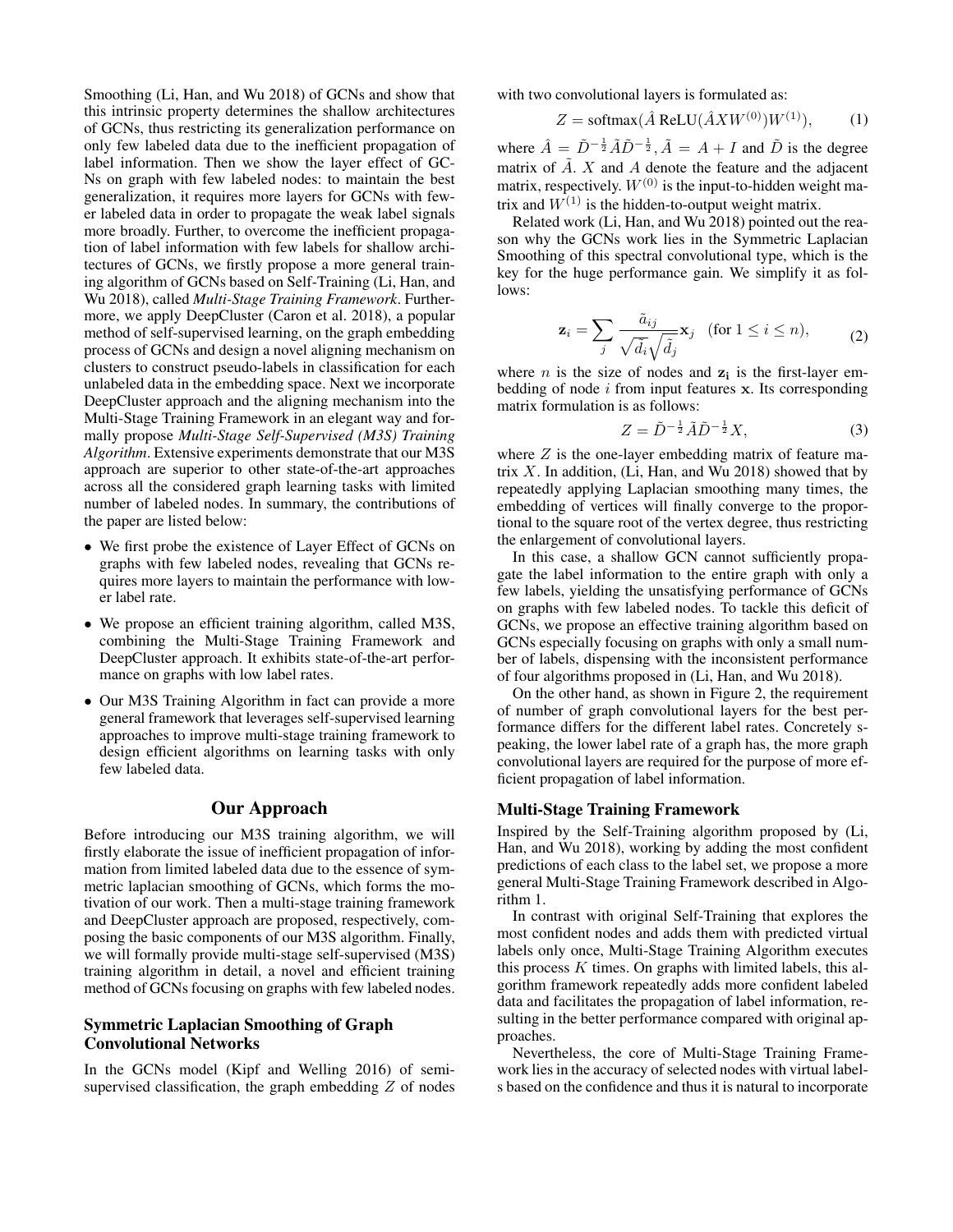self-checking mechanism that can guarantee the precision of chosen labeled data.

## Algorithm 1 Multi-Stage Training Algorithm

**Input:** Features matrix  $X$ , adjacent matrix  $A$ , labeled and unlabeled set  $L_0$ ,  $U_0$ , graph convolution network  $f_\theta$ **Output:** Graph Embedding  $Z = f_{\theta}(X, A)$ 

- 1: Train a fixed number of epoches on the initial labeled and unlabeled set  $L_0$ ,  $U_0$
- 2: for each stage k do
- 3: Sort vertices on confidence in unlabeled set  $U_{k-1}$ .<br>4: **for** each class **i do**
- for each class j do
- 5: Find the top t vertices in  $Z_{i,j}$ .
- 6: Add them to labeled set  $L_{k-1}$  with virtual labels j.<br>7: Delete them from unlabeled set  $U_{k-1}$ .
- 7: Delete them from unlabeled set  $U_{k-1}$ .<br>8: **end for**
- end for
- 9: Train a fixed number of epoches on the new labeled and unlabeled set  $L_k, U_k$

10: end for

11: return Accuracy based on the final Z.

## DeepCluster

Recently, self-supervised learning (Doersch, Gupta, and Efros 2015), a popular form of unsupervised learning, shows its power in the field of computer vision, which utilizes pretext tasks to replace the labels annotated by human by "pseudo-labels". A neat and effective approach of selfsupervised learning is DeepCluster (Caron et al. 2018) that takes a set of embedding vectors produced by ConvNet F as input and groups them into  $k$  distinct clusters based on a geometric criterion.

More concretely, DeepCluster jointly learns a  $d \times k$  centroid matrix  $C$  and the cluster assignment  $y_n$  of each data point  $n$  such as image, by solving the following problem:

$$
\min_{C \in \mathcal{R}^{d \times k}} \frac{1}{N} \sum_{n=1}^{N} \min_{y_n \in \{0,1\}^k} \|F(x_n) - Cy_n\|_2^2
$$
\n
$$
s.t. \quad y_n^T 1_k = 1
$$
\n(4)

Solving this problem provides a set of optimal assignments  $(y_n^*)_{n \leq N}$  and a centroid matrix  $C^*$ . These assignments are then used as pseudo-labels. In particular, Deep-Cluster alternates between clustering the embedding vectors produced from ConvNet into pseudo-labels and updating parameters of the ConvNet by predicting these pseudo-labels.

For the node classification task in a graph, the representation process can also be viewed as graph embedding (Zhou et al. 2018), allowing the DeepCluster as well. Thus, we harness the innate property of graph embedding in GCNs and execute k-means on the embedding vectors to cluster all nodes into distinct categories based on embedding distance. Next, an aligning mechanism is introduced to classify the nodes in each cluster to the nearest class in classification on the embedding space. Finally, the obtained pseudolabels are leveraged to construct the self-checking mechanism of Multi-Stage Self-Supervised Algorithm as shown in Figure 1.

Aligning Mechanism The target of aligning mechanism is to transform the categories in clustering to the classes in classification based on the embedding distance. For each cluster l in unlabeled data after k-means, the computation of aligning mechanism is:

$$
c^{(l)} = \underset{m}{\arg\min} \|v_l - \mu_m\|^2, \tag{5}
$$

where  $\mu_m$  denotes centroids of class m in labeled data,  $v_l$ denotes the centroid of cluster l in unlabeled data and  $c^{(l)}$ represents the aligned class that has the closest distance from  $v_l$  among all centroids of class in the original labeled data.



MultiStage Self-Training Framework

Figure 1: Flow chart of Multi-Stage Self-Supervised (M3S) Training Algorithm.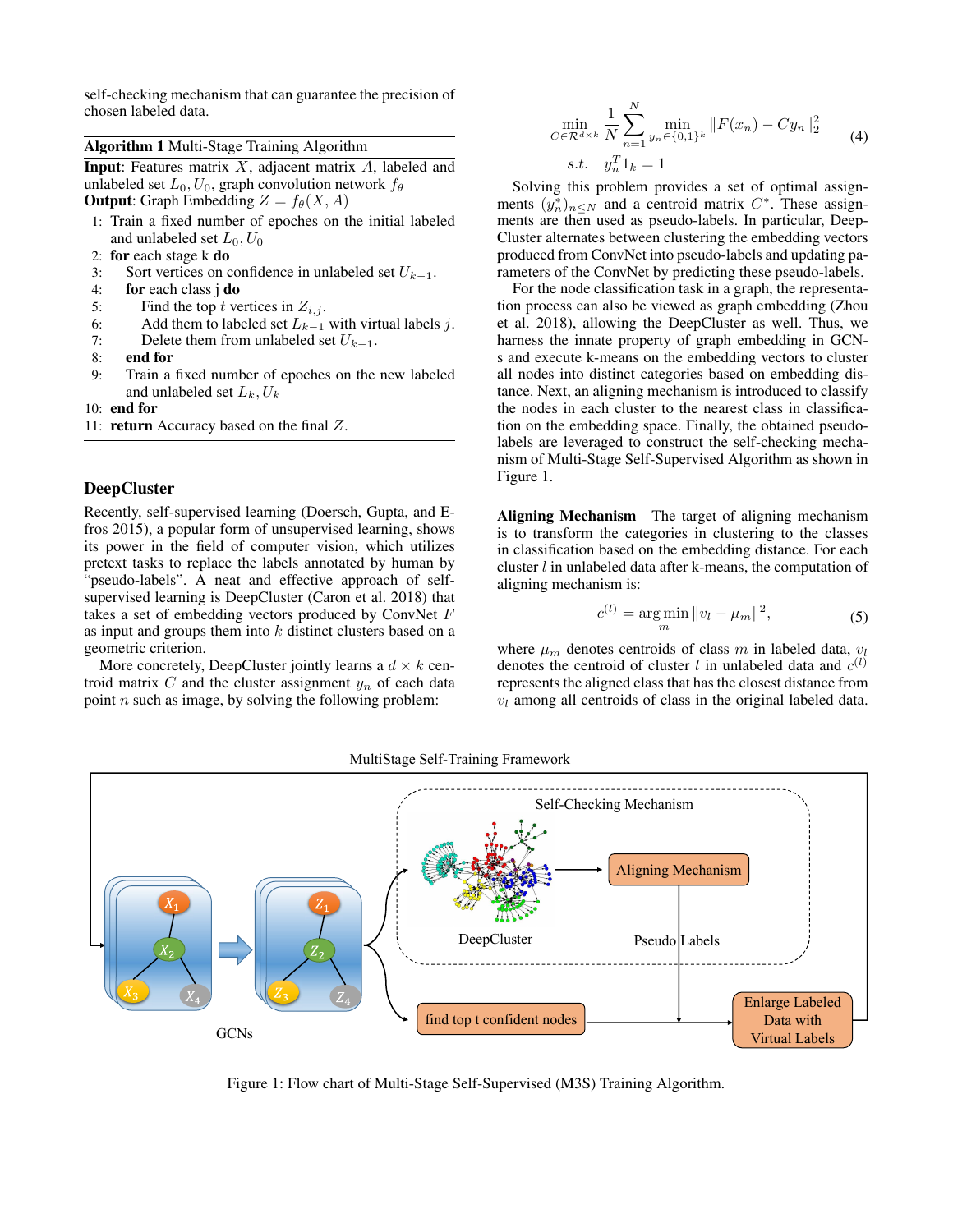Through the aligning mechanism, we are capable of classifying nodes of each cluster to a specific class in classification and then construct pseudo-labels for all unlabeled nodes according to their embedding distance.

Extension In fact, DeepCluster is a more general and economical form of constructing self-checking mechanism via embedding distance. The naive self-checking way is to compare the distance of each unlabeled node to centroids of classes in labeled data since distance between each unlabeled data and training centroids is a more precise measure than the class centriods of unlabeled data. However, when the number of clusters is equivalent to the amount of all unlabeled nodes, our self-checking mechanism via Deep-Cluster is the same as the naive way. Considering the expensive computation of the naive self-checking, DeepCluster performs more efficiently and flexibly in the selection of number of clusters.

#### M3S Training Algorithm

In this section, we will formally present our Multi-Stage Self-Supservised (M3S) Training Algorithm, a novel training method on GCN aiming at addressing the inefficient propagation of label information on graphs with few labeled nodes. The flow chart of our approach is illustrated in Figure 1.

The crucial part of M3S Training Algorithm compared with Multi-Stage Training is additionally utilizing the information of embedding distance to check the accuracy of selected nodes with virtual labels from Self-Training based on the confidence. Specifically speaking, M3S Training Algorithm elegantly combines DeepCluster self-checking mechanism with Multi-Stage Training Framework to choose nodes with more precise virtual labels in an efficient way. We provide a detailed description of M3S approach in Algorithm 2.

For M3S Training Algorithm, firstly we train a GCN model on an initial dataset to obtain meaningful embedding vectors. Then we perform DeepCluster on the embedding vectors of all nodes to acquire their clustering labels. Furthermore, we align their labels of each cluster based on the embedding distance to attain the pseudo-label of each unlabeled node. In the following Self-Training process, for the selected top confident nodes of each class, we perform self-checking based on pseudo-labels to guarantee they belong to the same class in the embedding space, then add the filtered nodes to the labeled set and execute a new stage Self-Training.

Avoiding Trivial Solutions It should be noted that the categorically balanced labeled set plays an important role on graphs with low label rate. In addition, DeepCluster tends to be caught in trivial solutions that actually exist in various methods that jointly learns a discriminative classifier and the labels (Caron et al. 2018). Highly unbalanced data of per class is a typical trivial solution of DeepCluster, which hinders the generalization performance with few supervised signals. In this paper we provide a simple and elegant solution by enlarging the number of clusters in K-means. For the one hand, setting more clusters allows higher probability of

#### Algorithm 2 M3S Training Algorithm

**Input**: Features Matrix  $X$ , adjacent matrix  $A$ , labeled and unlabeled set  $L_0$ ,  $U_0$ , graph convolution network  $f_\theta$ . **Output:** Graph Embedding  $Z = f_{\theta}(X, A)$ 

- 1: Train a fixed number of epoches on the initial labeled and unlabeled sets  $L_0$ ,  $U_0$ .
- 2: for each stage k do
- 3: % Step 1: Deep Clustering
- 4: Execute K-means based on embedding Z of all data and obtain pseudo labels of each data point for clustering.
- 5: % Step 2: Aligning Mechanism
- 6: Compute centroids  $\mu_m$  of each class m in labeled data.
- 7: Compute centroids  $v_l$  of each cluster l in unlabeled data.
- 8: for each cluster  $l$  of unlabeled set **do**
- 9: Align label of  $l_{th}$  cluster on the embedding space.

$$
c^{(l)} = \underset{m}{\arg\min} \|v_l - \mu_m\|^2
$$

- 10: Set unlabeled data in  $l_{th}$  cluster with pseudo label  $c^{(l)}$ .
- 11: end for
- 12: % Step 3: Self-Training
- 13: Sort vertices according to the confidence in unlabeled set  $U_{k-1}$ .
- 14: for each class j do
- 15: Find the top t vertices in  $Z_{i,j}$ .
- 16: **for** each vertice of selected  $\tilde{t}$  vertices **do**
- 17: **if** pseudo label  $c$  of the vertice equals j **then**
- 18: Add it to labeled set  $L_{k-1}$  with virtual label j.
- 19: Delete it from unlabeled set  $U_{k-1}$ .
- 20: end if
- 21: end for
- 22: end for
- 23: Train a fixed number of epoches on the new labeled and unlabeled set  $L_k, U_k$
- 24: end for
- 25: return Accuracy based on the final Z.

being evenly classified to all categories. For the other hand, it contributes to more precise computation in embedding distance from the perspective of extension of DeepCluster selfchecking mechanism. These are dicussed in the experimental part.

### Experiments

In this section we conduct extensive experiments to demonstrate the effectiveness of our proposed M3S Algorithm on graphs with few labeled nodes. For the graph dataset, we select the three commonly used citation networks: CiteSeer, Cora and PubMed (Sen et al. 2008). Dateset statistics are summarized in Table 1.

As for the baselines, we opt the Label Propagation (LP) (Wu et al. 2012) using ParWalks; Graph Convolutional Net-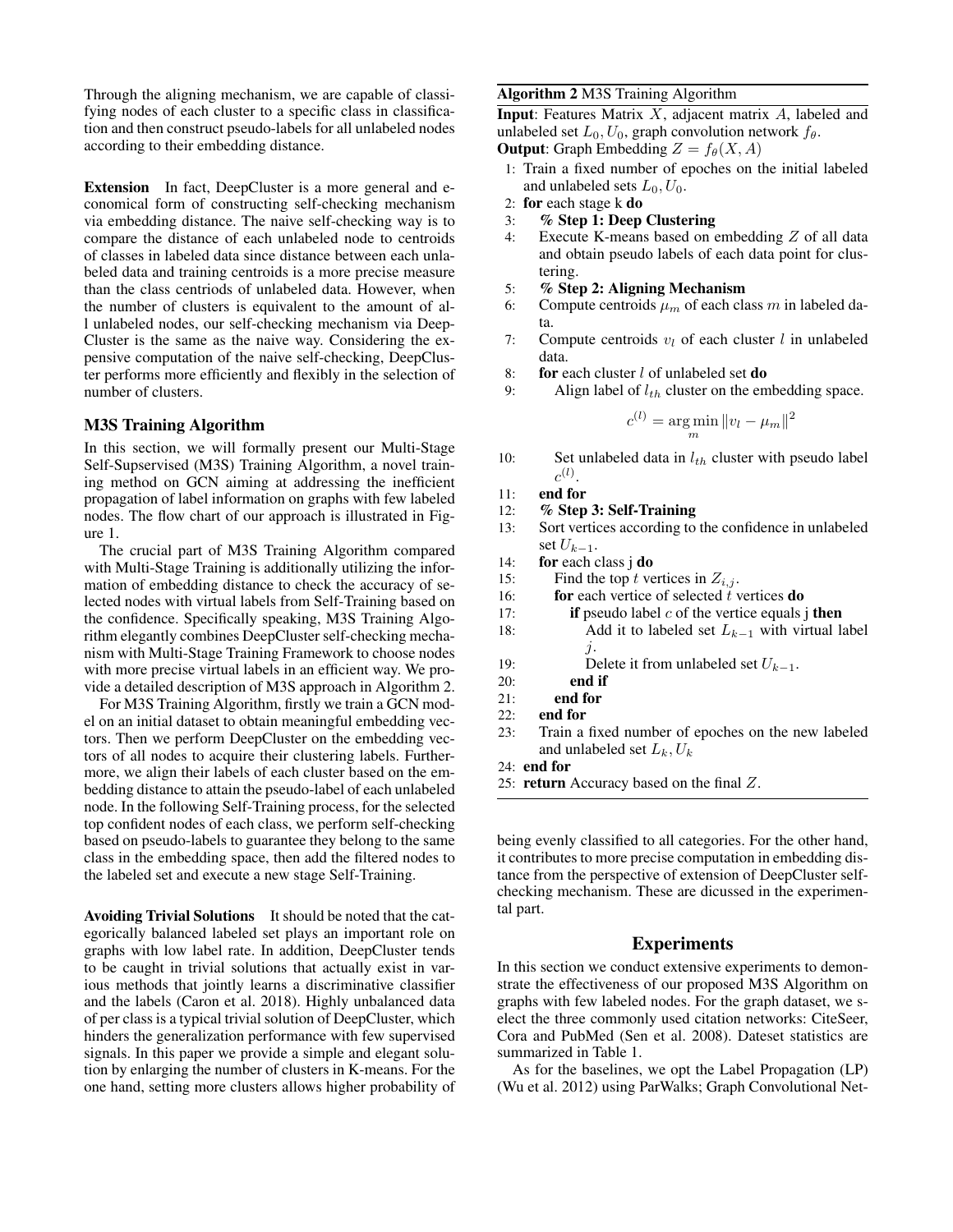

Figure 2: The change of accuracy for GCNs model with different layers under different label rates.

works (GCNs) (Kipf and Welling 2016); Self-Training, Co-Training, Union and Intersection (Li, Han, and Wu 2018) all based on the confidence of prediction. On graphs with low label rates, we compare both our Multi-Stage Training Framework and M3S Algorithm with other state-of-the-art approaches by changing the label rate for each dataset. We report the mean accuracy of 10 runs in all result tables to make fair comparison. Our implementationm, including the splitting of train and test datasets, adapts from original version in (Li, Han, and Wu 2018).

| <b>Dateset</b>  | <b>Nodes</b> | Edges | <b>Classes</b> | Features | Label<br>Rate |
|-----------------|--------------|-------|----------------|----------|---------------|
| <b>CiteSeer</b> | 3327         | 4732  | 6              | 3703     | 3.6%          |
| Cora            | 2708         | 5429  | 7              | 1433     | 5.2%          |
| PubMed          | 19717        | 44338 | 3              | 500      | 0.3%          |

Table 1: Dateset statistics

#### Layer Effect on Graphs with Few Labeled Nodes

Before comparing our algorithms with other methods, we point out the layer effect of GCNs for different label rates: to maintain the best performance, a GCN model in semisupervised task with a lower label rate requires more graph convolutional layers.

Figure 2 presents some empirical evidence to demonstrate the layer effect on graphs with few labels. We test the performance of GCNs with different layers in distinct label rates in Figure 2 and it is apparent to note that the number of layer under the best performance exhibits a descending trend as the label rate increases.

The existence of layer effect demonstrates the urge of propagation of label information by stacking more convolutional layers. In the original GCNs (Kipf and Welling 2016),

the authors argued to apply two graph convolutional layers for standard node classification tasks. However, due to the existence of Layer Effect, we are expected to choose proper number of layers especially on graphs with low label rates. In the following experiments, we all choose the best number of layer to compare the best performance for each method.

## Performance of Multi-Stage Training Framework

To gain a better understanding of the advantage of Multi-Stage Training Framework, we make an extensive comparison between Multi-Stage Framework of different stages with the Self-Training approach under different label rates.

From Figure 3, it is easy to observe that all self-training methods outperform the original GCNs with a large margin, especially when the graph has low label rate, which usually happens in real applications. In addition, Multi-Stage Training is superior to traditional Self-Training especially when there are fewer labeled nodes and more stages are inclined to bring more improvement. Nevertheless, the discrepancy between the Multi-Stage Training algorithm and Self-Training algorithm narrows down as the label rate increases. Moreover, the improvement of all self-training methods over GC-Ns diminishes as well with the increasing of label rate. As for the reason, we argue that with the enlargement of labeled nodes, the accuracy of the learned GCN model also increases, while the accuracy of explored nodes via self-training tends to approach the accuracy of current GCN, resulting in the diminishment of improvement. However, the limited precision of selected nodes only based on the confidence of prediction is just what M3S Training Algorithm is devoted to improve.

#### Performance of M3S Training Algorithm

In this section, we conduct experiments by comparing Multi-Stage Self-Training Algorithm and M3S Training Algorithm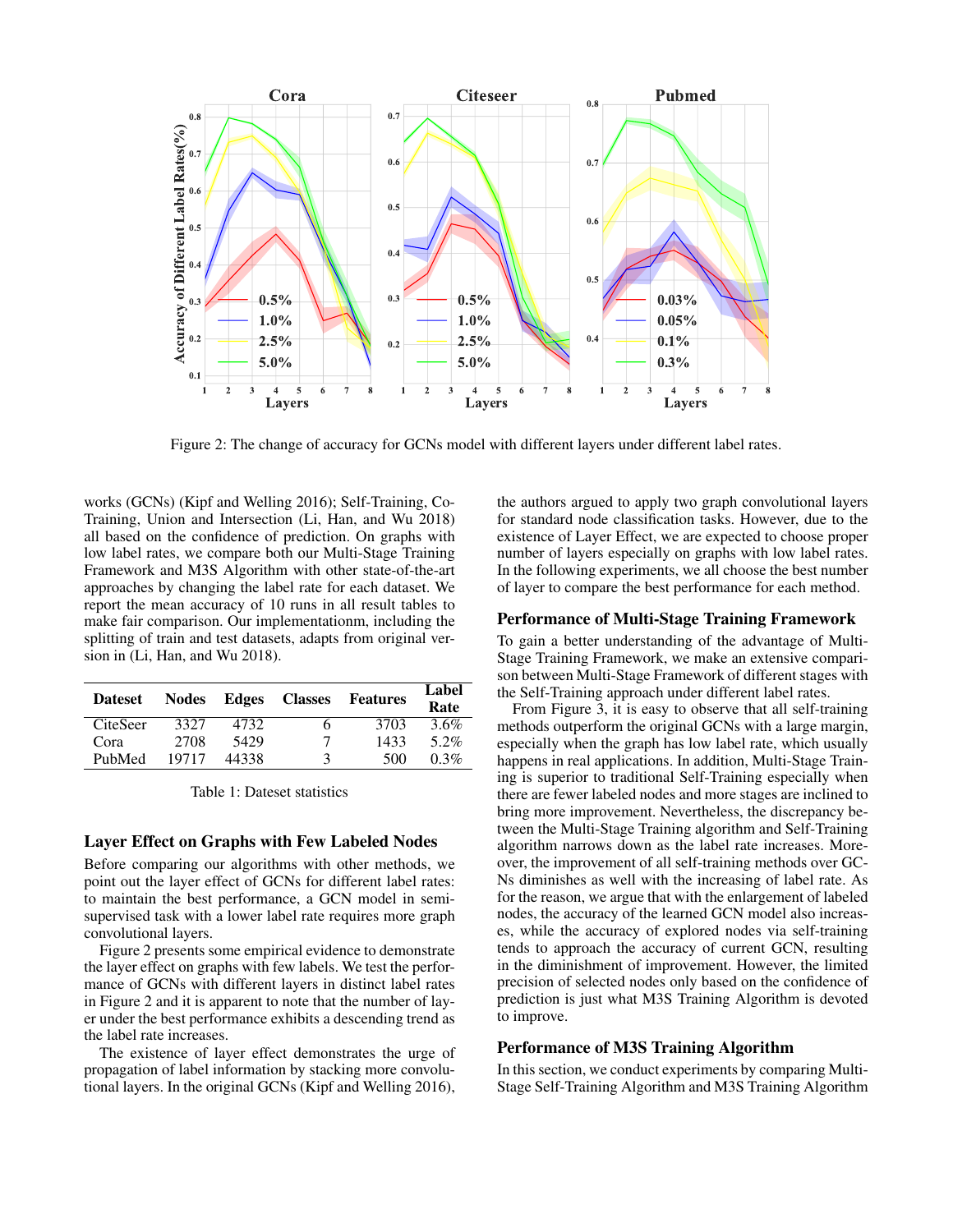

Figure 3: Multi-Stage Training vs Self-training.

with other state-of-the-art approaches under different label rates across the three datasets.

Experimental Setup All the results are the mean accuracy of 10 runs and the number of clusters in DeepCluster is fixed 200 for all datasets to avoid trivial solutions. We select the best number of layers for different label rates. In particular, the best layer in Cora and CiteSeer is 4,3,3,2,2 and 3,3,3,2,2 respectively for 0.5%,1%,2%,3%,4% label rates and fixed 4 for 0.03%,0.05%,0.1% label rates on PubMed. The number of epochs of each stage in Multi-Stage Training Framework, M3S and other approaches is set as 200. For all methods involved in GCNs, we use the same hyper-parameters as in (Kipf and Welling 2016): learning rate of 0.01, 0.5 dropout rate,  $5 \times 10^{-4} L_2$  regularization weight, and 16 hidden units without validation set for fair comparison (Li, Han, and Wu 2018). For the option of  $K$  stages, we view it as a hyper-parameter. For CiteSeer dataset we fix  $K = 3$  and for PubMed dataset we fix  $K = 4$ , in which the result of our proposed algorithms have already outperformed other approaches easily. For Cora dataset we choose  $K$  as  $5,4,4,2,2$ as the training size increases, since higher label rate usually matches with a smaller K.

| <b>Cora Dataset</b>  |         |       |       |      |       |
|----------------------|---------|-------|-------|------|-------|
| <b>Label Rate</b>    | $0.5\%$ | $1\%$ | $2\%$ | 3%   | $4\%$ |
| LP                   | 57.6    | 61.0  | 63.5  | 64.3 | 65.7  |
| <b>GCN</b>           | 50.6    | 58.4  | 70.0  | 75.7 | 76.5  |
| Co-training          | 53.9    | 57.0  | 69.7  | 74.8 | 75.6  |
| <b>Self-training</b> | 56.8    | 60.4  | 71.7  | 76.8 | 77.7  |
| Union                | 55.3    | 60.0  | 71.7  | 77.0 | 77.5  |
| <b>Intersection</b>  | 50.6    | 60.4  | 70.0  | 74.6 | 76.0  |
| <b>MultiStage</b>    | 61 1    | 63.7  | 74.4  | 76.1 | 77.2  |
| M <sub>3S</sub>      | 61.5    | 67.2  | 75.6  | 77.8 | 78.0  |

Table 2: Classification Accuracy on Cora.

Results shown in Tables 2, 3 and 4 verify the effectiveness of our M3S Training Algorithm, consistently outperforming other state-of-the-art approaches to a large margin on a wide range of label rates across the three datasets. More specifically, we make four observations from the results:

• It is apparent to note that the performance of GCN significantly declines when the labeled data is scarce due to the inefficient propagation of label information. For instance, on Cora and PubMed datasets, the performance of GCN is even inferior to Label Propagation (LP) when the training size is relative small.

| <b>CiteSeer Dataset</b> |      |       |       |      |       |
|-------------------------|------|-------|-------|------|-------|
| <b>Label Rate</b>       | 0.5% | $1\%$ | $2\%$ | 3%   | $4\%$ |
| $L_{\rm P}$             | 37.7 | 41.6  | 41.9  | 44.4 | 44.8  |
| <b>GCN</b>              | 44.8 | 54.7  | 61.2  | 67.0 | 69.0  |
| Co-training             | 42.0 | 50.0  | 58.3  | 64.7 | 65.3  |
| Self-training           | 51.4 | 57.1  | 64.1  | 67.8 | 68.8  |
| <b>Union</b>            | 48.5 | 52.6  | 61.8  | 66.4 | 66.7  |
| <b>Intersection</b>     | 51.3 | 61.1  | 63.0  | 69.5 | 70.0  |
| <b>MultiStage</b>       | 53.0 | 57.8  | 63.8  | 68.0 | 69.0  |
| M <sub>3</sub> S        | 56.1 | 62.1  | 66.4  | 70.3 | 70.5  |

| Table 3: Classification Accuracy on CiteSeer. |  |
|-----------------------------------------------|--|
|-----------------------------------------------|--|

| <b>PubMed Dataset</b> |       |       |      |  |
|-----------------------|-------|-------|------|--|
| <b>Label Rate</b>     | 0.03% | 0.05% | 0.1% |  |
| $L_{\rm P}$           | 58.3  | 61.3  | 63.8 |  |
| <b>GCN</b>            | 51.1  | 58.0  | 67.5 |  |
| Co-training           | 55.5  | 61.6  | 67.8 |  |
| <b>Self-training</b>  | 56.3  | 63.6  | 70.0 |  |
| Union                 | 57.2  | 64.3  | 70.0 |  |
| <b>Intersection</b>   | 55.0  | 58.2  | 67.0 |  |
| <b>MultiStage</b>     | 57.4  | 64.3  | 70.2 |  |
| M3S                   | 59.2  | 64.4  | 70.6 |  |

Table 4: Classification Accuracy on PubMed.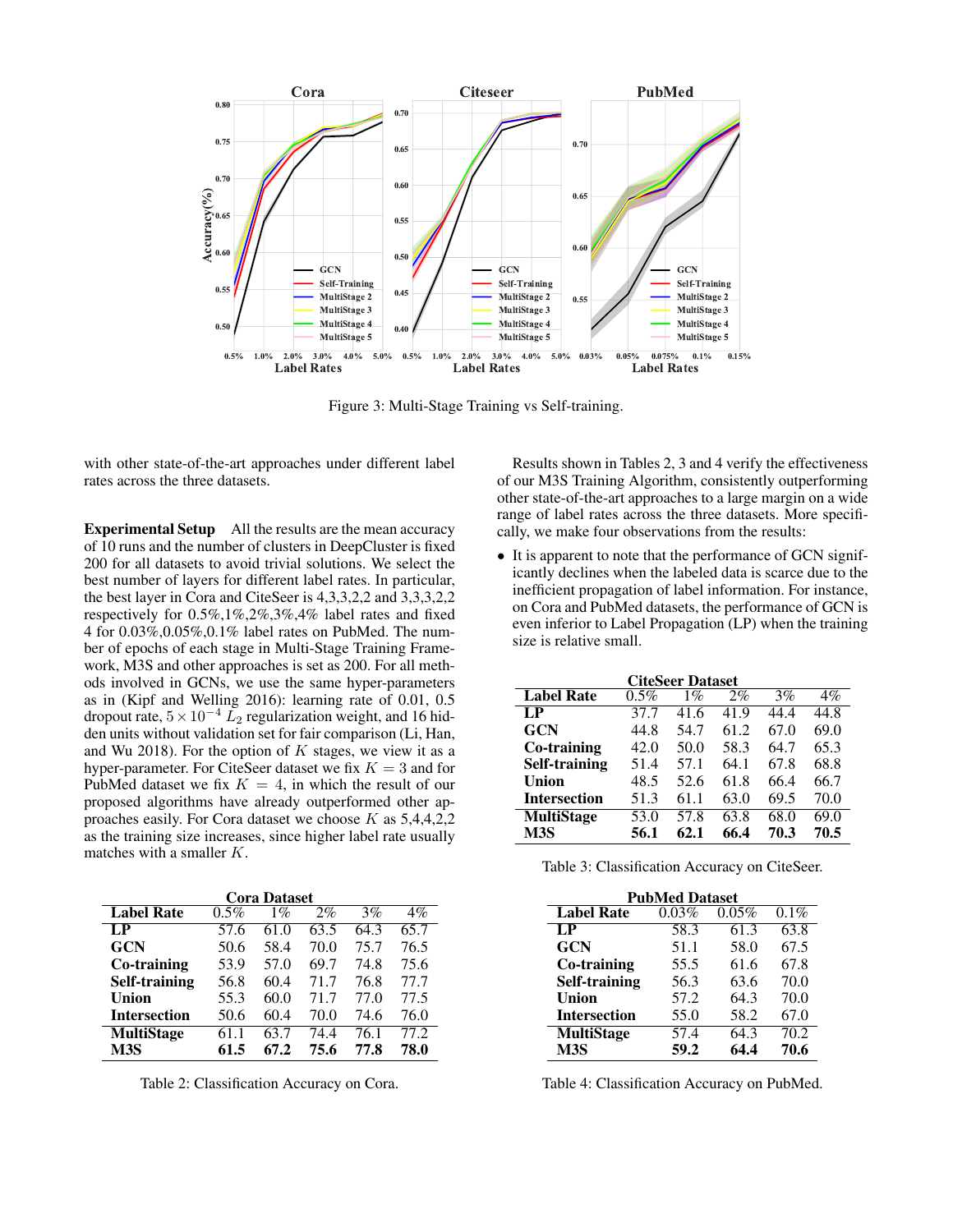

Figure 4: Relation between Accuracy and Max-Min Ratio with the increasing of Clusters K. All values are the mean accuracy or max-min ratio of 10 runs.

- Previous state-of-the-art algorithms, namely Co-training, Self-training, Union and Intersection exhibit inconsistent performance compared with GCNs, thus it is hard to employ one single algorithm from them in real scenarios.
- Multi-Stage Training Framework tends to be superior to Self-Training especially on fewer labeled data, demonstrating the effectiveness of this framework on graphs with few labeled nodes.
- M3S Training Algorithm leverages both the advantage of Multi-Stage Training Framework and self-checking mechanism constructed by DeepCluster, consistently outperforming other state-of-the-art approaches on all label rates. Additionally, it turns out that the lower label rate the graph has, the larger improvement of M3S Training Algorithm can produce, perfectly adapting on graphs with few labeled nodes.

Sensitivity Analysis of Number of Clusters Sensitivity analysis of number of clusters is regarded as the extensive discussion of our M3S Training Algorithm, where we present the influence of number of clusters in DeepCluster on the balance of each class and the final performance of GCN. We leverage "Max-Min Ratio" to measure the balance level of each class, which is computed by the subtraction between max ratio and min ratio of categories of unlabeled data after the aligning mechanism, and the lower "Max-Min Ratio" represents the higher balance level of categories. We choose two labeled nodes of each class across three datasets. As shown in Figure 4 where each column presents the change of a specific dataset, with the increasing of number of clusters, categories tend to be more balanced until the number of clusters is large enough, facilitating the final performance of M3S Training Algorithm. These results empirically demonstrate that more clusters are beneficial to avoid trivial solutions in DeepCluster, thus enhancing the performance of our method.

# **Discussions**

Although in this work we employ only one kind of selfsupervised approach on the graph learning task, the introduction of self-checking mechanism constructed by Deep-Cluster in fact provides a more general framework on weakly supervised signals for a wide range of data types. On the one hand, it is worthy of exploring the avenue to utilize the pseudo-labels produced by self-supervised learning more efficiently on few supervised labels, for instance, designing new aligning mechanism or applying better self-supervised learning approach. On the other hand, how to extend similar algorithm combined with self-supervised learning methods to other machine learning task such as image classification and sentence classification, requires more endeavours in the future.

# Conclusion

In this paper, we firstly clarify the Layer Effect of GCNs on graphs with few labeled nodes, demonstrating that it is expected to stack more layers to facilitate the propagation of label information with lower label rate. Then we propose Multi-Stage Training Algorithm Framework on the basis of Self-Training, adding confident data with virtual labels to the labeled set to enlarge the training set. In addition, we apply DeepCluster on the graph embedding process of GCNs and design a novel aligning mechanism to construct self-checking mechanism to improve MultiStage Training Framework. Our final proposed approach, M3S Training Algorithm, outperforms other state-of-the-art methods with different label rates across all the considered graphs with few labeled nodes. Overall, M3S Training Algorithm is a novel and efficient algorithm focusing on graphs with few labeled nodes.